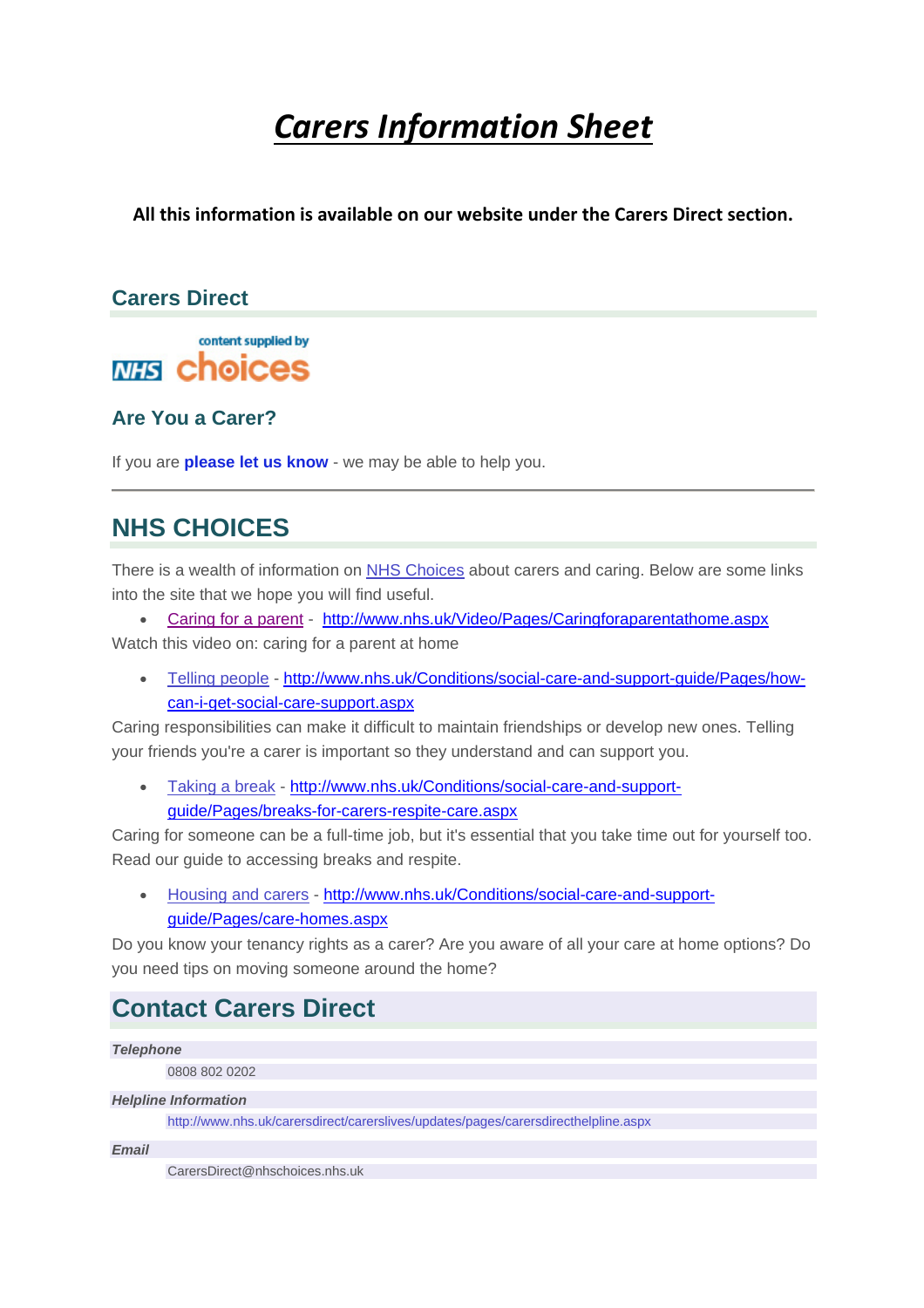*Office Hours* 

Lines are open 8am to 9pm Monday to Friday, 11am to 4pm at weekends. Calls are free from UK landlines.

### **Carers support groups**

### **Finance and Law**

Help claiming benefits, looking after your bank balance and understanding the legal issues of caring.

 Benefits for carers - http://www.nhs.uk/Conditions/social-care-and-supportguide/Pages/benefits-for-carers.aspx

Directing carers to the benefits that can help them in their caring role

• Benefits for the person you care for - http://www.nhs.uk/Conditions/social-care-andsupport-guide/Pages/personal-independence-payment.aspx

Advice and information on helping the person you look after get the benefits that they are entitled to

 Death and benefits - http://www.nhs.uk/Conditions/social-care-and-supportguide/Pages/other-financial-help.aspx

How your benefits maybe affected after the death of the person you look after and what happens to their benefits

Managing someone's legal affairs -

http://www.nhs.uk/carersdirect/moneyandlegal/legal/Pages/Overview.aspx

Advice for when carers find they have to take over the legal affairs of the person they are looking after

Other benefits -

http://www.nhs.uk/carersdirect/moneyandlegal/otherbenefits/Pages/Overview.aspx

Advice for carers and the people they are looking after on claiming a whole host of other benefits unrelated to their disability or caring

 Personal and household finance - http://www.nhs.uk/Conditions/social-care-and-supportguide/Pages/other-financial-help.aspx

Advice on keeping a tight rein on household and personal finance for carers

- Social fund http://www.nhs.uk/Conditions/social-care-and-support-guide/Pages/otherfinancial-help.aspx
- .Tax credits http://www.nhs.uk/Conditions/social-care-and-support-guide/Pages/taxcredits.aspx *(this link will open in a new window - popups must be allowed)*

Information on claiming tax credits and whether you might be eligible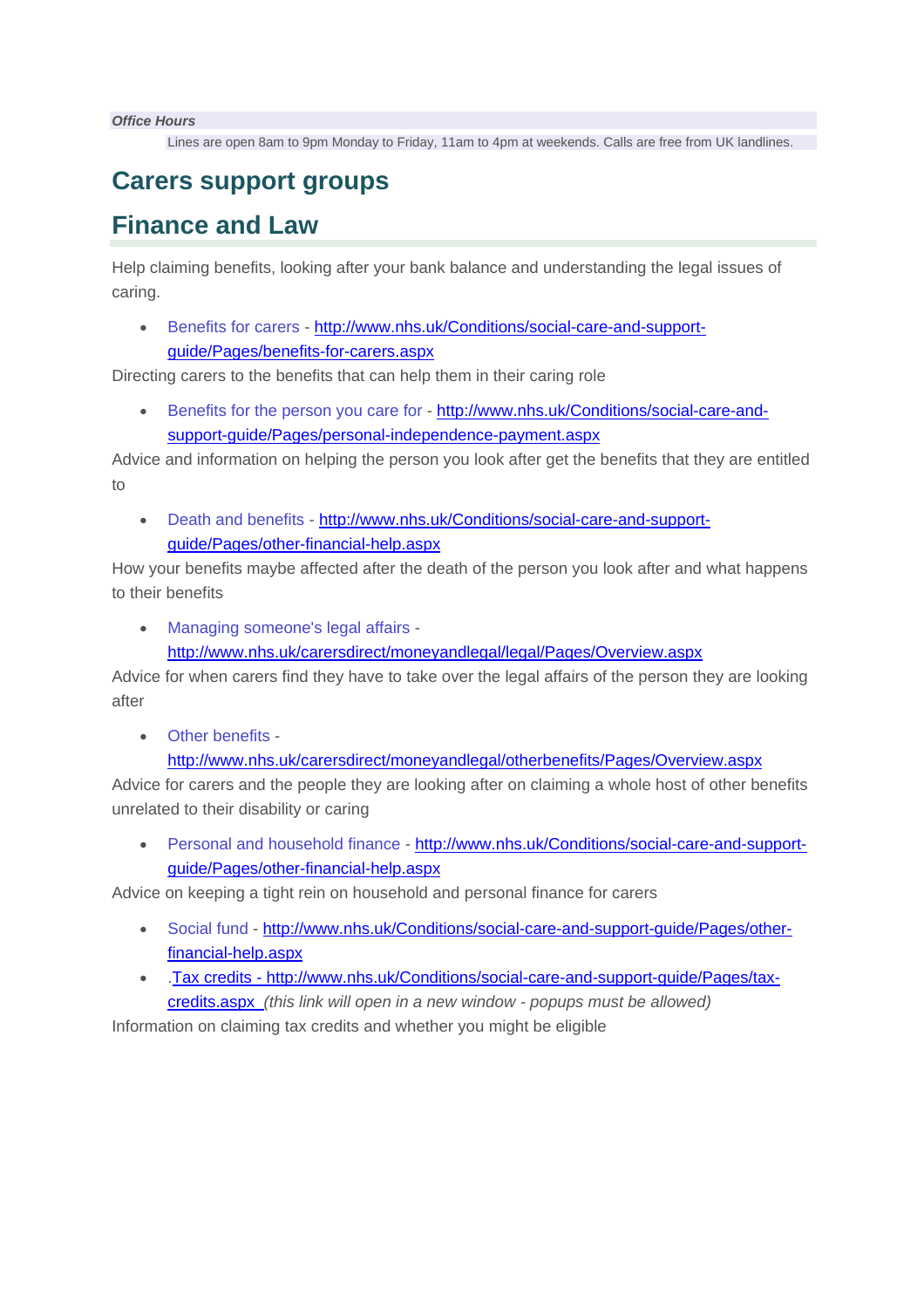## Support for carers

# Am I a carer?

You are a carer if you provide unpaid support to a family member, neighbour or friend. They could need support because they are ill, frail, disabled or have a mental health or substance misuse problem.

The support you provide could be:

- washing and dressing
- shopping and food preparation
- helping with laundry or housework
- keeping someone company
- helping someone take medication
- emotional support or help managing difficult behaviour
- keeping an 'eye' on someone to make sure they are safe.

You are still a carer if you:

- don't live with the person you care for
- are not the only person providing care to someone
- are caring for more than one person
- are not related to the person you care for.

Ask reception to record that **you are a Carer** on your medical records and we shall ensure that you receive the support you need when you attend the surgery.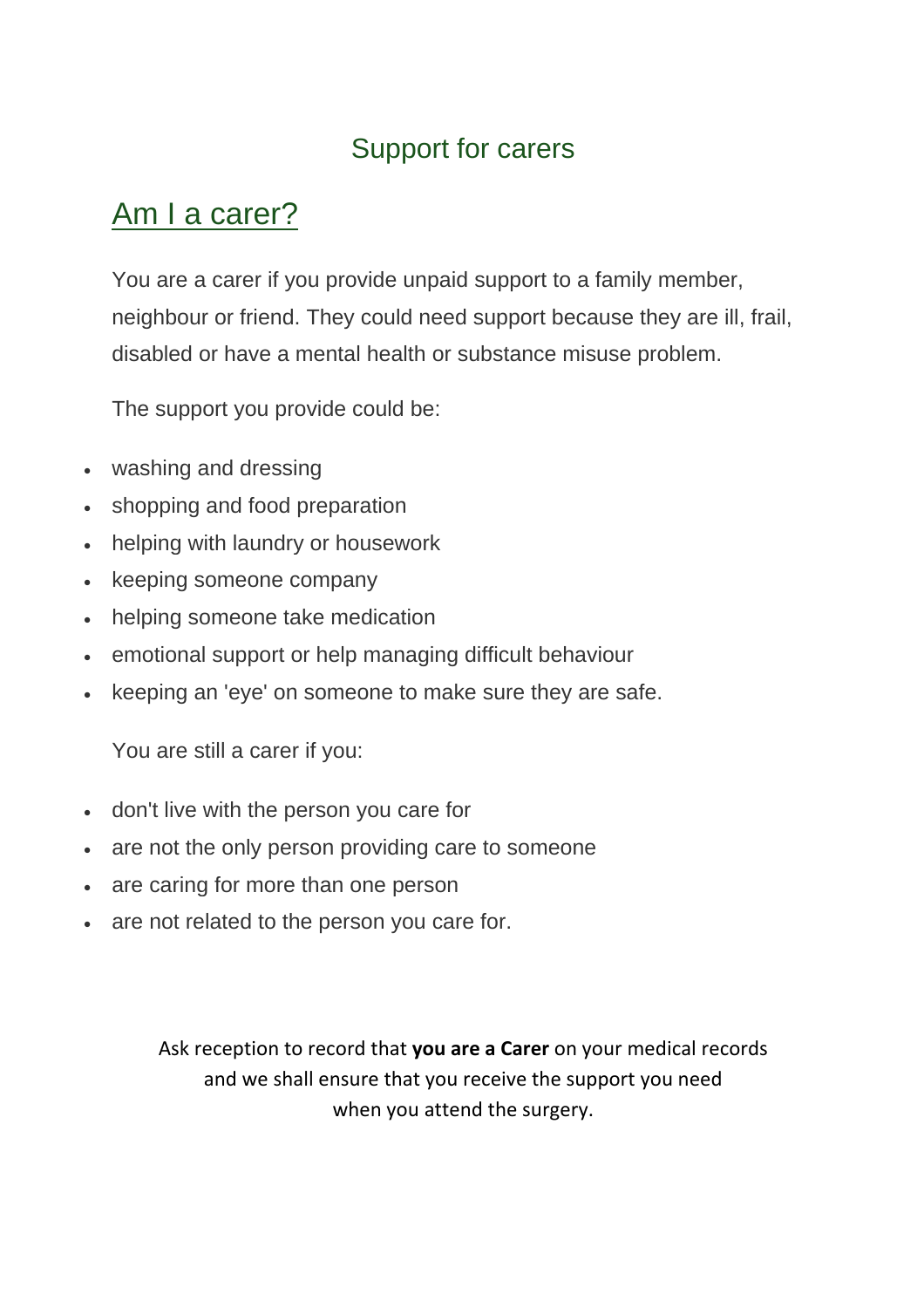# **Carers First Nottingham City**



**Carers First** provides practical and emotional support to Carers who live in Nottingham City through one to one support, telephone support, advocacy – empowering carers and their cared for with knowledge and support to access their rights and entitlements.

**Carers First** provides a wide range of culturally appropriate and impartial information and support for carers across **Nottingham City** who look after somone with an illness, disability, frailty, or who is experiencing mental health issues. We have a diverse team of Support Workers and a Network Co-ordinator, who have a wealth of knowledge and experience, working with carers on an individual basis to identify what support, help, information may be needed, please see our **Carers First Support Workers** page for more information. The team will also refer and signpost to other relevant organisations such as: Welfare Rights, Condition Specific Support and the Carers Federation Counselling Service, where appropriate.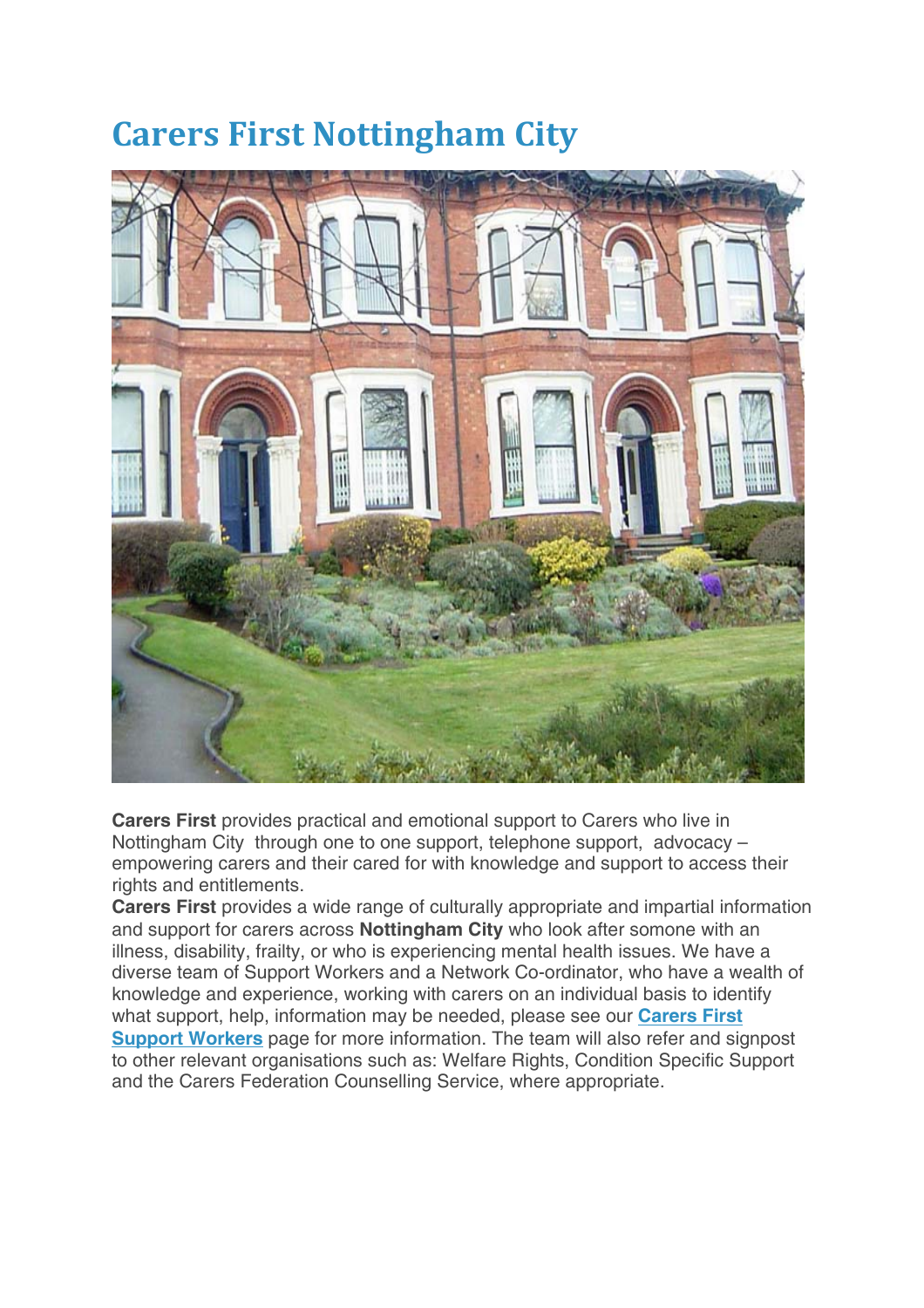## **WE ALSO OFFER THE FOLLOWING SERVICES FOR CARERS:**

Carers First has a **Drop In** session for Carers who live in Nottingham City on **Monday mornings 9am to 12pm** – if you are a Carer living in Nottingham City – whether you are registered with us or not, you can just turn up and speak with a Support Worker.

**Monthly Carer Support Groups** – breaking down isolation with a range of speakers, activities and time to share and have a break from the daily routine of caring. **Caring with Confidence** - workshops which look at all aspects of caring including –

coping as a carer – offering strategies and sharing experiences.

#### **Carers Assessments:**

Carers First can provide Carers with a Carers Assessment for Carers caring for someone NOT in receipt of Adult Social Care because they are not entitled or do not want their involvement, please contact us for further information.

#### **Carers Respite Service:**

Carers First can offer Carers caring for someone,NOT in receipt of Adult Social Care because they are not entitled or do not want their involvement, access to a free short term Respite Service – please contact us for further information.

**If you are a carer and do not know where to go, if you have ANY questions, concerns, please contact Carers First on 0115 9629 369 and we will help you.**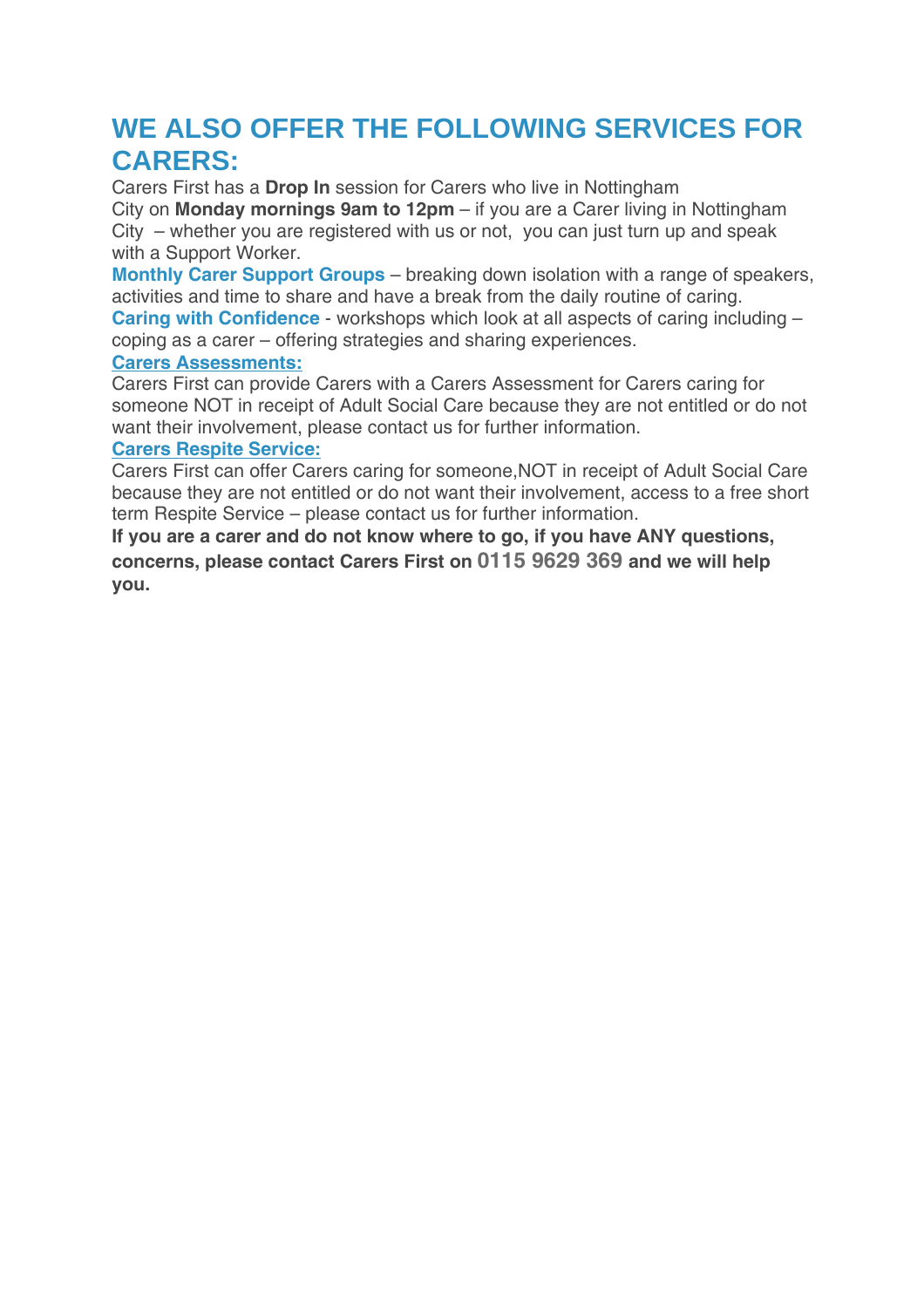

**Nottinghamshire** 



# Nottinghamshire & Derbyshire - 0115 9628920

### Are you, or is someone you know, providing much-needed care for a loved one?

### Get free access to a range of support and services – right when you

### **need it most.**

Carers Trust East Midlands provides timely, personalised information and support via the Nottinghamshire Carers Hub to make caring for a loved one easier. The scheme is funded by Nottinghamshire County Council and the local NHS. The Carers Hub can offer:

- Information, advice and guidance
- Signposting to other organisations
- Short break accommodation
- Access to Carers groups and drop-ins
- Free health and well-being memberships
- Access to Carers breaks
- Free training and caring support
- Carers Smart' benefits and discounts
- Carers grants
- Peer support

# Are you wondering if you are a Carer?

of any age who h has a learn ing disabili ty, mental l health iss ues, a hist tory of sub bstance misuse, a serious health condition, is physically disabled, or is elderly and frail, then you are e a Carer. You may not see yourself as one, but if you are supporting a relative or friend

Look after yourself as well as the loved one you care for. Get in touch today. (Lines are open Monday to Friday, 9am until 5pm)

Email us: hub@carerstrustem.org

(Lines are open Monday to Friday, 9am until 5pm)<br>Email us: <u>hub@carerstrustem.org</u><br>or fill in the <u>Referral Form</u> attached, which can be emailed to the Hub, or posted to ou r Head Off fice.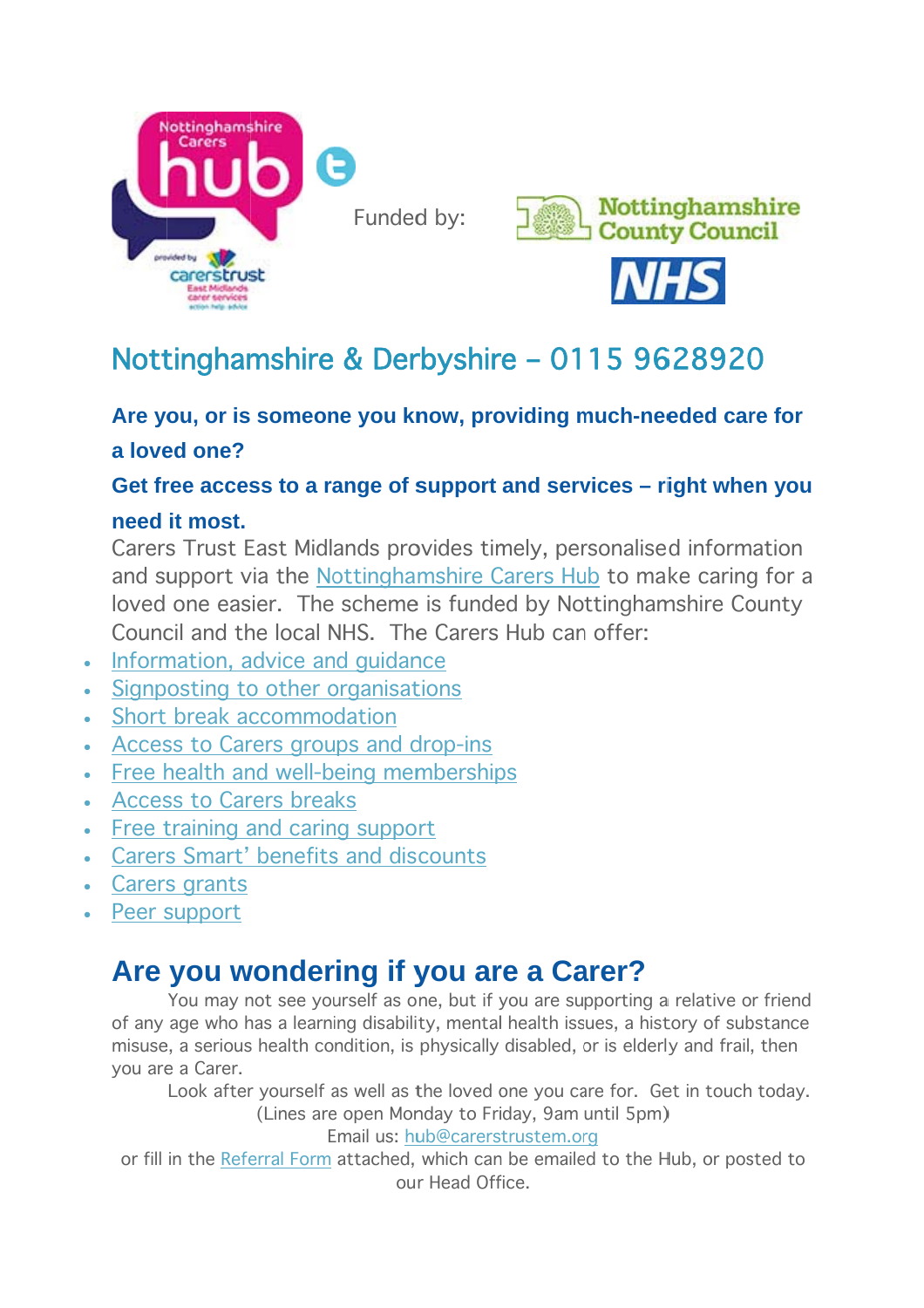#### **Details of Referring Agency**

| Name of person making contact: |  |
|--------------------------------|--|
| Agency Name:                   |  |
| Contact telephone number:      |  |
| Email address:                 |  |
| Date of request:               |  |



## **REFERRAL FORM**

### **Please fill in ALL boxes**